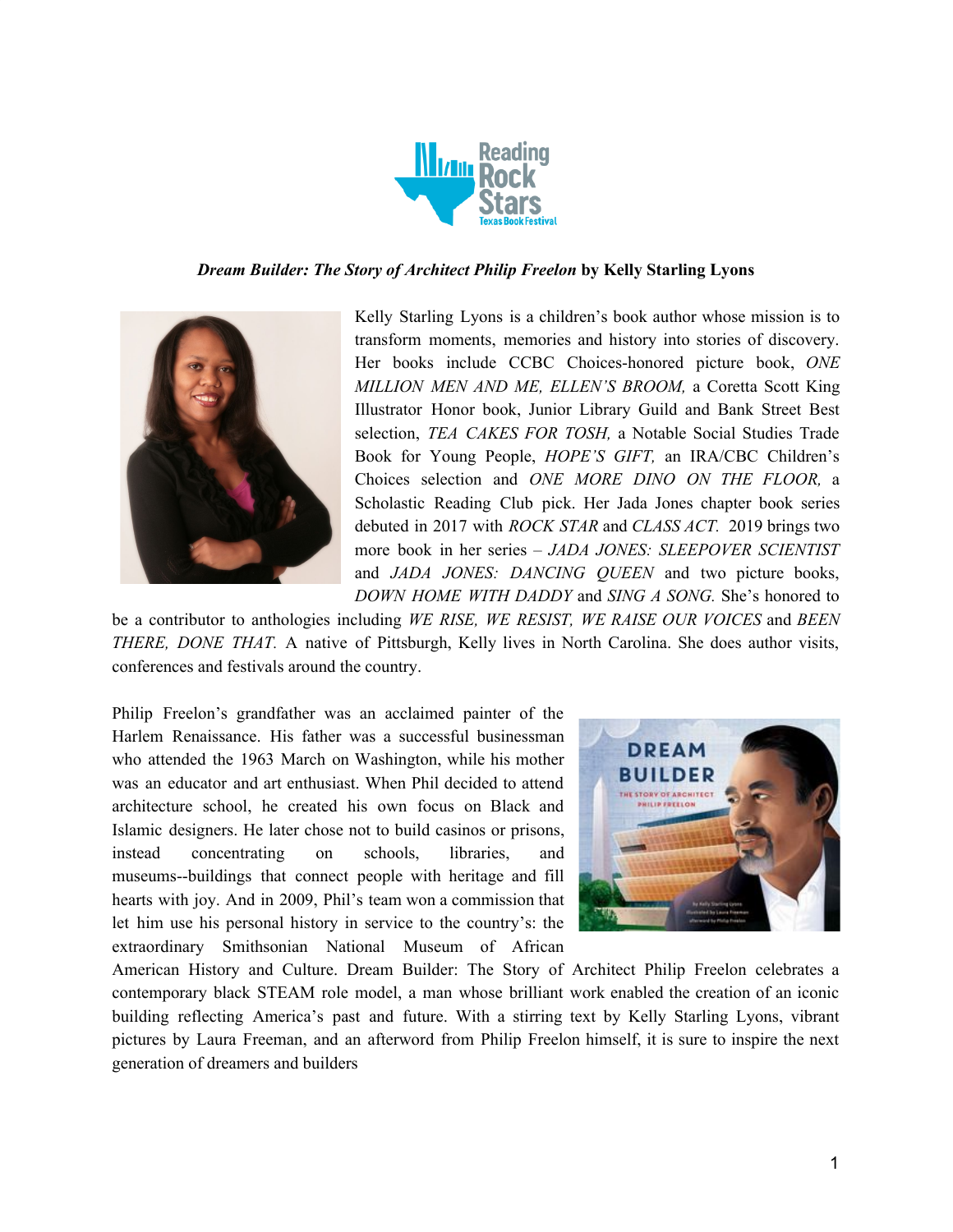#### **RRS connection to TEKS: Please refer to TEKS for English Language Arts and Reading:**

- *● Comprehension skills*
- *● Response skills*
- *● Author's purpose and craft*
- *● Composition I (Writing)*
- *● Composition II (Genres)*
- *● Inquiry and research*

#### **Relevant Vocabulary:**

- Splatter
- Canvases
- Harlem Renaissance
- Studio
- Pastel
- Harbors
- Palettes
- Crooning
- Scampering
- Shakespeare
- Portraits
- Media
- Sculptures
- Porters
- Civil War
- Memorial
- Phoenix
- Pride
- Commission
- Structure
- Contemplative Court
- Justice
- Equality
- Resilience/ Agency
- Collaboration
- **•** Generations
- Heritage
- Unite
- Community Cultural Wealth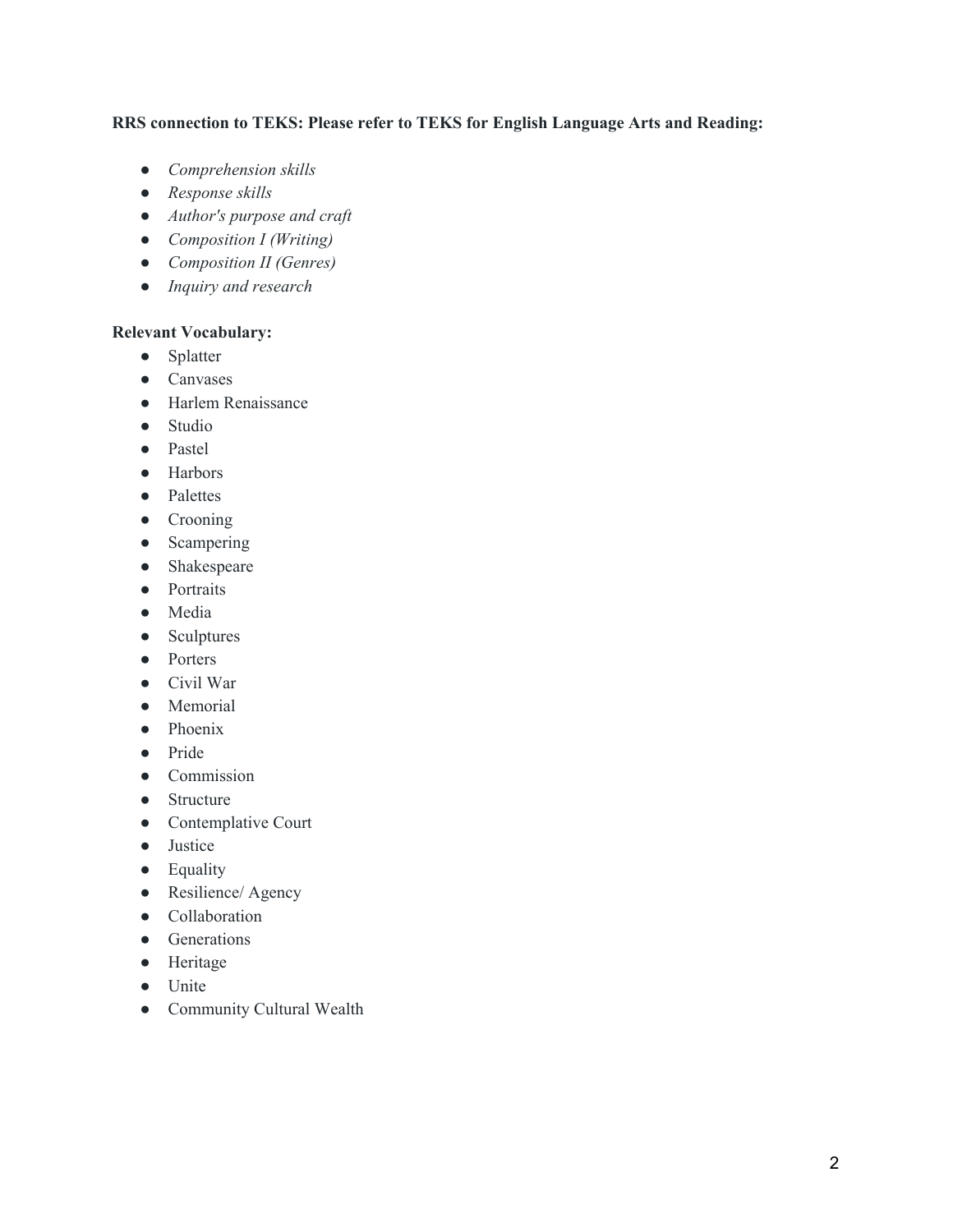## **Pre-reading engagement:**

- What does an author do? What does an illustrator do?
- Think about the title of this book and its cover illustration. How does it make you feel? What does it make you think about?
- Have a class discussion on how you think math, science, and art can influence someone's life?
- Both the Harlem Renaissance and the Civil Rights Movement influence the main figure, Philip Freelon, in the story. What is significant about the Harlem Renaissance? What is significant about the Civil Rights Movement? Who were some important figures in each movement? What are the legacies of the Harlem Renaissance and the Civil Rights Movement today?
- Look for information about the author. What did you learn about the kind of things she loves to do and what inspires her?
- Create illustrations based on the kind of dreams you have for yourself?
- As a hook for readers, consider showing students Philip Freelon discussing the Smithsonian National Museum for African American History and Culture, posted on YouTube: [https://www.](https://www./) [youtube.com/watch?v=SW7Gw4cb7nA](https://www./)

# **While/post reading engagement:**

- What are the different art forms Phil sees in his life? How do they affect him?
- Why is it important that art was a part of Phil life beginning at an early age? What's so special about the African American artists during the 1950s and 1960s?
- Who is Pop Pop? Why is he important to Phil? Who, in your life, plays a similar role to you as Pop Pop does for Phil?
- How does Phil feel about being an African American? How do you think this impacts his sense of identity and his work? Complete an identity wheel to reflect on who you are!
- What is your favorite way to self express? Spend time today using this mode of expression to communicate how you feel.
- What stories does Phil's father share with him? Why do they matter?
- What architects are left out of Phil's studies? What does this tell you about the field of architecture?
- When the author writes, "Phil is seeing the world with an artists' inner eye," what do you think it means? In what ways do you see the world with an inner eye?
- Why is Martin Luther King Jr. an influential figure for Phil? Who is your role model?
- Why does Phil decide to become an architect? Create a mind map to figure out what you are passionate about!
- What is Phil's goal as an architect? Create an outline of your own goals in life and do a gallery walk to learn about your classmates' dreams!
- What building does Phil refuse to design? Why? Now, compare this to the kinds of buildings he wants to design. What does this reveal about Phil's character?
- What inspires Phil and his collaborators when creating the museum? Sketch out your own museum with designs that represent what matters to you.
- Why is Phil passionate about the National Museum of African American History and Culture? If you could create your own museum to honor something special, what would it be?